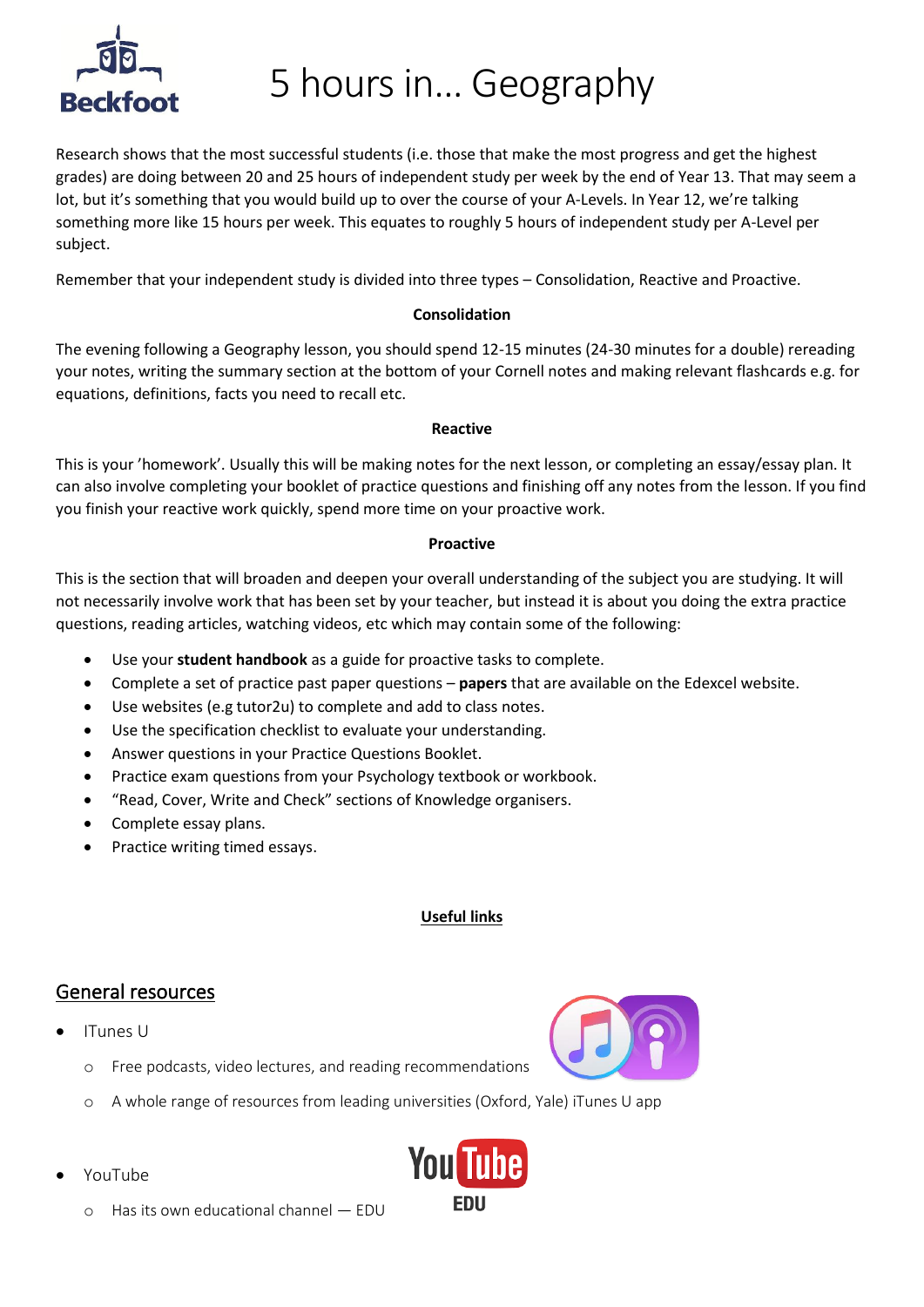Staircase 12



- o www-.staircase12.org
- o A website put together by University College, Oxford (our link college at Oxford)
- o Contains interviews and book reviews from current students
- Radio 4
	- o Excellent range of archive material
	- o Recommended Week in Westminster / Thinking Allowed / A History of the World / In Our Time

 $B|B|C$ **RADIO** 

- TED
	- o Watch talks from experts from a variety of fields



• MOOCs — Massive Open Online Courses — These online courses provide videos, reading lists and activities — you often don't need to formally complete the course

**DAILY NEWS** 

- o FutureLearn [www.futurelearn.com](file:///C:/Users/becljd/Downloads/www.futurelearn.com)
- o EdX—www.edx.org
- o Coursera [www.coursera.org](http://www.coursera.org/)
- Websites of Professional organisations e.g.
	- o www.rsc.org Royal Society of Chemistry
	- o www.history.org.uk The Historical Association RSC
- Read newspapers!



o Read more than one to develop your critical skills Books

# Geography

# Books

- Powerdown: Options and Actions for a Post-Carbon World (2004) by Richard Heinberg.
- The Grapes of Wrath (1939) by John Steinbeck.
- The Great Thirst Californians and Water (1992) by Norris Hundley.
- Six Degrees: Our Future on a Hotter Planet (2008) by Mark Lynas.